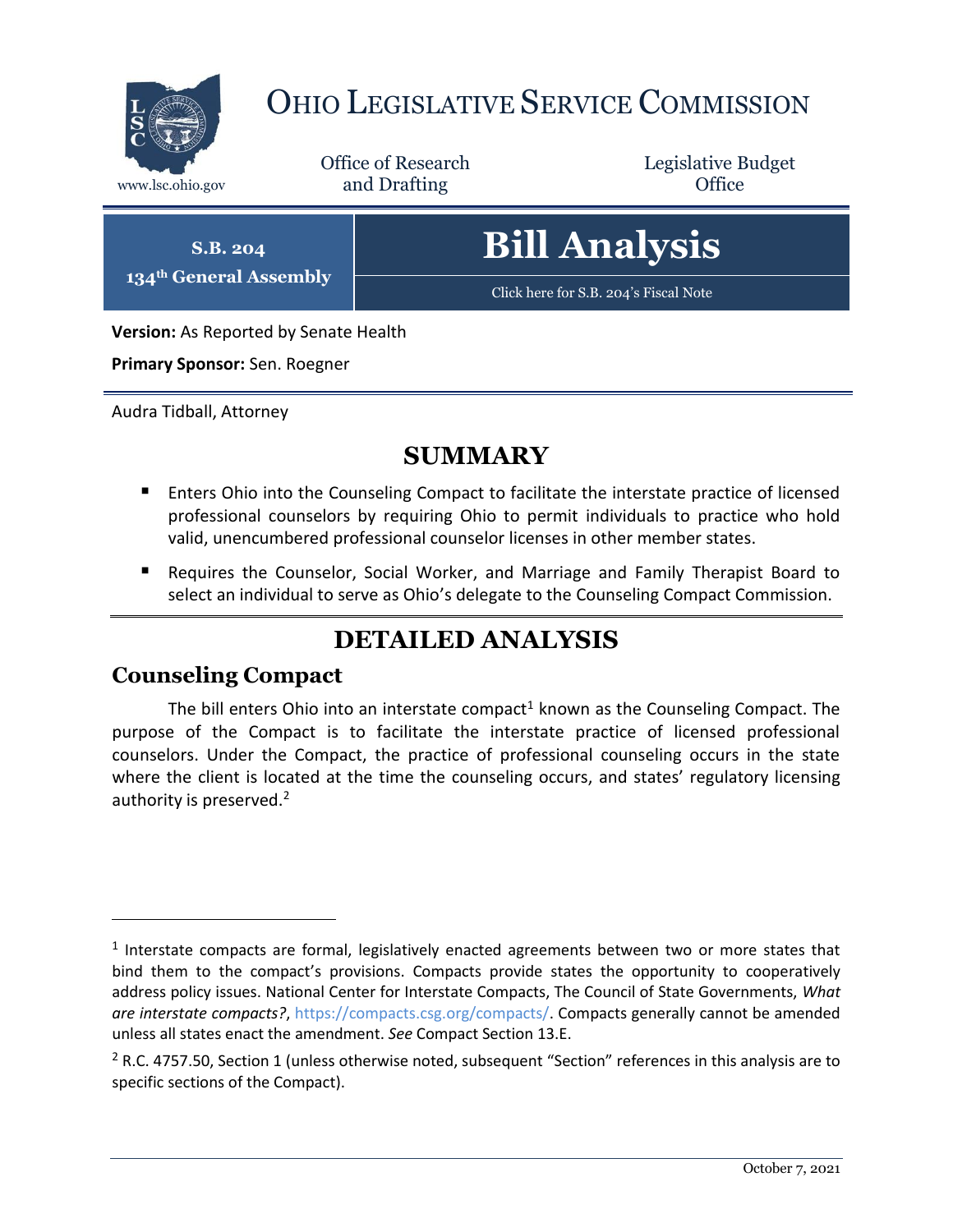The Compact is not presently in effect; it will go into effect when it is enacted by ten states.<sup>3</sup> Currently, it has been enacted by Georgia and Maryland.<sup>4</sup>

## **State participation in the Compact**

To participate in the Compact, a state must:<sup>5</sup>

- 1. License and regulate licensed professional counselors, which are counselors licensed by member states to independently assess, diagnose, and treat behavioral health conditions;<sup>6</sup>
- 2. Require licensees to (a) pass a nationally recognized exam, (b) have a master's degree in counseling or specified graduate coursework in various topic areas, including meeting specified semester or quarter-hour requirements, and (c) complete a supervised postgraduate professional experience;
- 3. Have a mechanism in place for receiving and investigating complaints about licensees;
- 4. Participate fully in the Counseling Compact Commission's data system (see "**Counseling Compact Commission**," and "**Data system**," below);
- 5. Notify the Commission of adverse actions or the availability of investigative information regarding a licensee;
- 6. Implement or utilize procedures for considering criminal history records of applicants for an initial privilege to practice, including submission of fingerprints or biometricbased information to obtain federal and state criminal history records;
- 7. Comply with rules of the Commission;
- 8. Require an applicant to obtain or retain a home state license and meet home state qualifications for licensure and renewal;
- 9. Grant the privilege to practice to a licensee holding a valid unencumbered license in another member state in accordance with the terms of the Compact and rules;
- 10. Provide for attendance of the state's representative at Commission meetings.

## **Counseling Compact Commission**

The Compact provides for creation of a joint public agency knowns as the Counseling Compact Commission, which is to be an instrumentality of the Compact member states.<sup>7</sup>

<sup>&</sup>lt;sup>3</sup> Counseling Compact, *When will the Compact go into effect?*, [https://counselingcompact.org/;](https://counselingcompact.org/) Section 13.A.

<sup>4</sup> Counseling Compact, *Map*, [https://counselingcompact.org/map/.](https://counselingcompact.org/map/)

<sup>&</sup>lt;sup>5</sup> Section 3.A. and B.

<sup>6</sup> Section 2.O.

 $7$  Section 9.B.1.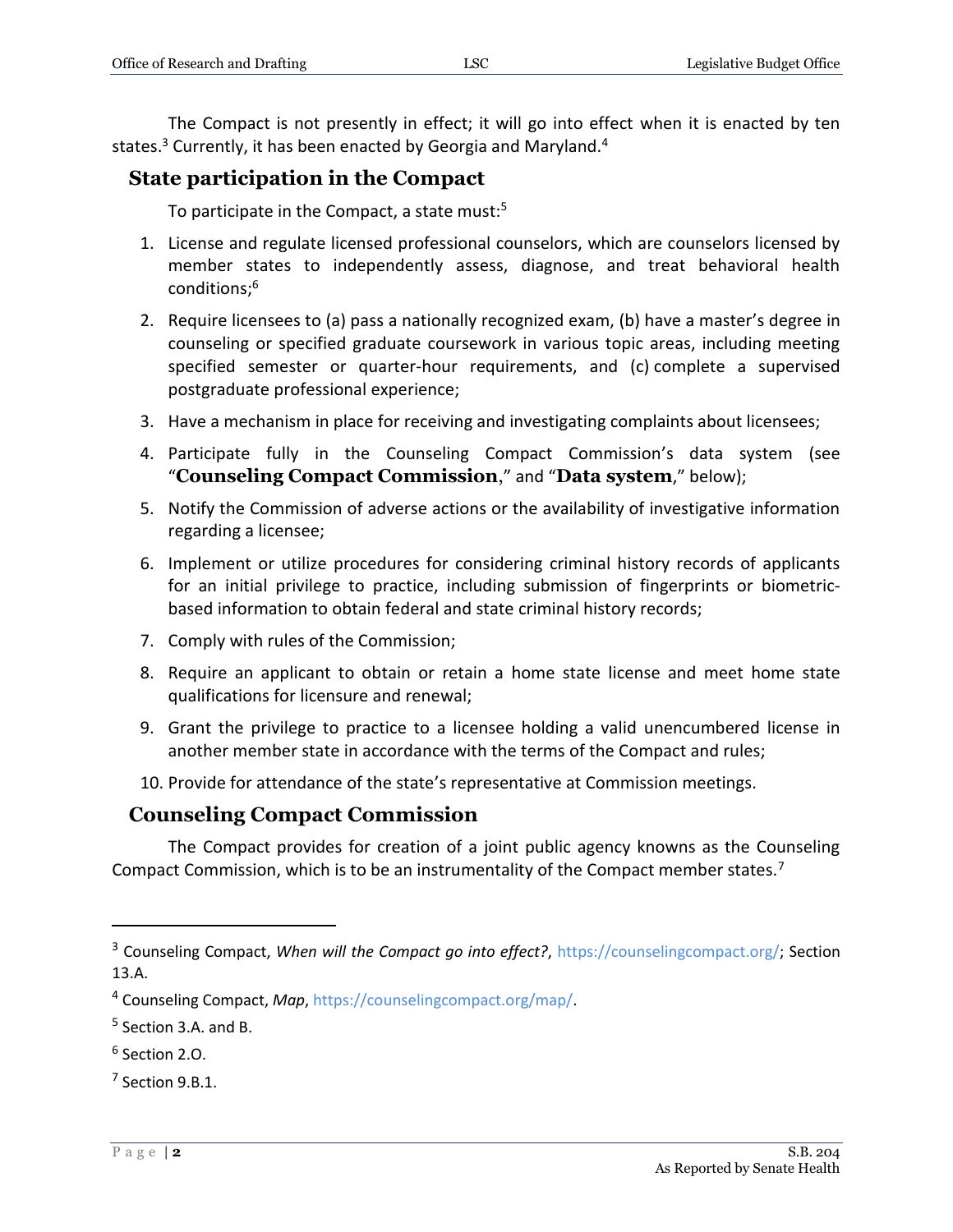#### **Membership**

Each member state is to have one delegate selected by the member state's licensing board responsible for licensing and regulating licensed professional counselors. The bill requires the Counselor, Social Worker, and Marriage and Family Therapist Board to select Ohio's delegate within 60 days of entering into the Compact. Subsequent vacancies must be filled within 60 days.<sup>8</sup> The delegate must be a current licensed professional counselor-member or public-member of the licensing board, or an administrator of the licensing board. Each Commission member is entitled to one vote regarding Commission rules and bylaws.<sup>9</sup>

#### **Powers and duties**

Some powers and duties of the Commission include establishing bylaws, maintaining financial records, promulgating rules, purchasing and maintaining insurance, hiring employees and taking related actions, and borrowing money.<sup>10</sup>

#### **Executive Committee**

The Commission's Executive Committee is an 11-member committee that has the power to act on behalf of the Commission. It consists of seven voting members elected by the Commission from its current membership, and up to four nonvoting members from recognized national professional counselor organizations. The Executive Committee is required to meet annually. The Executive Committee's duties and responsibilities include recommending changes to rules and bylaws and fees, ensuring Compact administration services are appropriately provided, maintaining financial records, monitoring member-state compliance, and establishing additional committees.<sup>11</sup>

#### **Commission meetings**

Commission meetings are required to be open to the public, and public notice of the meetings must be provided. Meeting minutes must be kept.

Closed, nonpublic Commission meetings may occur only to discuss limited topics such as member state noncompliance; employment, compensation, and discipline of specific employees or internal personnel practices; litigation; contract negotiation; criminal accusations; and trade secrets and confidential information. Commission legal counsel must certify that a meeting may be closed and reference the relevant exempting provision.<sup>12</sup>

#### **Commission finances**

The Commission is required to pay for reasonable expenses of its establishment, organization, and ongoing activities. The Commission may collect an annual assessment from

 $\overline{a}$ 

<sup>10</sup> Section 9.C.

<sup>8</sup> R.C. 4757.511.

<sup>&</sup>lt;sup>9</sup> Section 9.B.

<sup>&</sup>lt;sup>11</sup> Section 9.D.

<sup>12</sup> Section 9.E.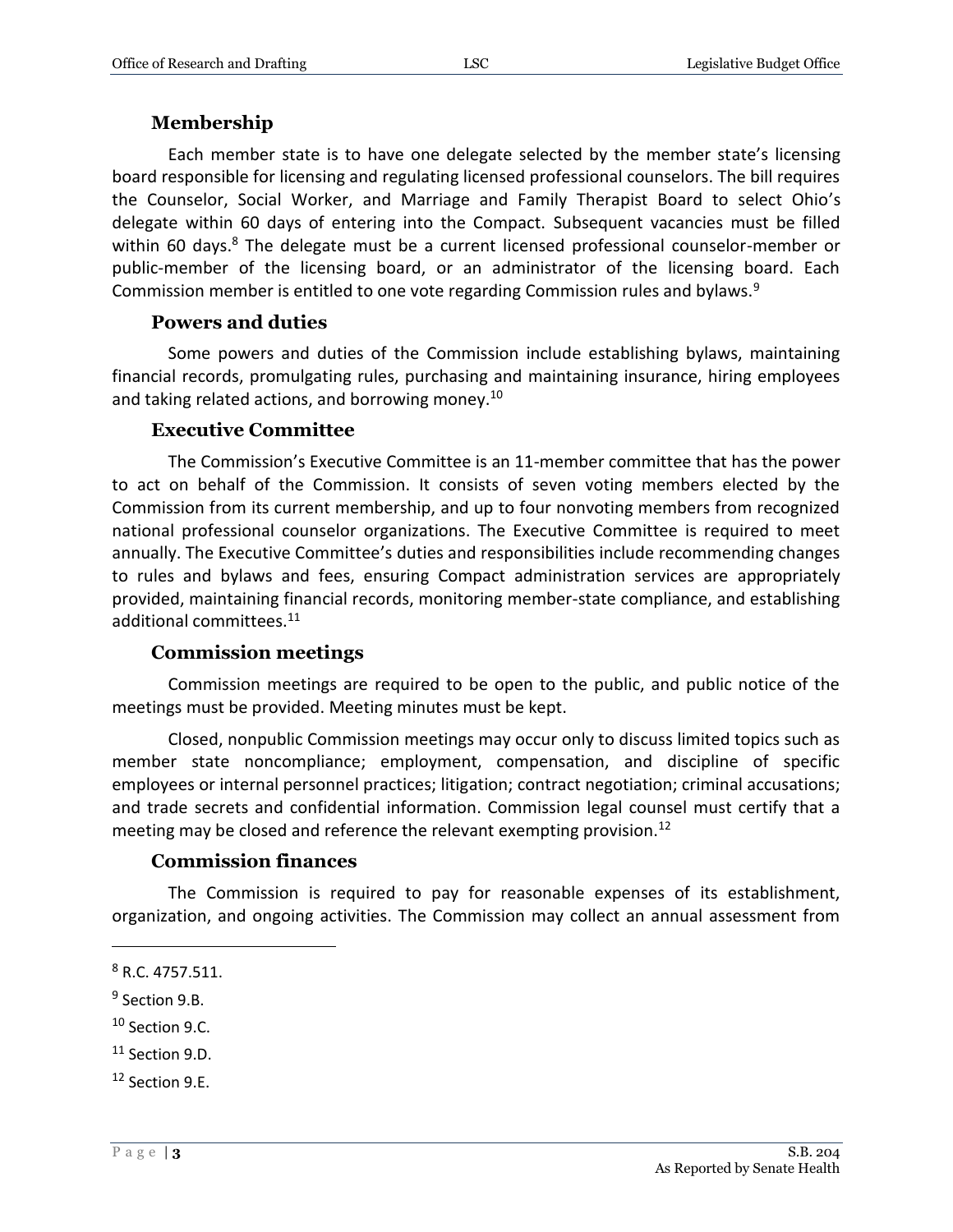member states. The Commission cannot incur obligations without first securing funds to meet the obligation, and cannot pledge the credit of member states without their authority. The Commission must keep accurate accounts of receipts and disbursements, which are subject to audit. $13$ 

#### **Rulemaking**

The Commission is required to promulgate rules to achieve the purpose of the Compact. However, any rules that go beyond the scope of the purposes of the Compact are invalid. If a majority of the legislatures of member states reject a rule by enacting a statute or resolution within four years of a rule being adopted, then the rule will have no further force in any member state.<sup>14</sup>

The Commission is required to provide notice of proposed rulemaking at least 30 days prior to a meeting at which a final rule will be adopted. The notice must be posted on the Commission's website and on the website of each member state's licensing board or other place where a member state would publish proposed rules. The notice must include (1) details on the time, place, and location of the meeting, (2) the text of the proposed rule, (3) a request for comments, and (4) the manner in which interested persons can submit notice to attend the public hearing.<sup>15</sup>

The Commission must grant an opportunity for a public hearing if a hearing is requested by at least 25 persons, a state or federal governmental subdivision, or an association having at least 25 members. If a hearing is held, public notice must be provided. Persons wishing to be heard at the hearing must notify the Commission in writing at least five business days before the hearing. Hearings will be recorded. Written data may also be submitted and will be made available to the public.<sup>16</sup>

The Commission must, by a majority vote of all members, take final action on proposed rules and determine the effective date of rules. The Compact also provides a process for the adoption of emergency rules that may be adopted immediately without notice, opportunity for comment, or hearing. Thereafter, the normal rulemaking procedures must be applied to an emergency rule within 90 days.<sup>17</sup>

#### **Qualified immunity, defense, and indemnification**

The Compact provides that the members, officers, executive director, employees, and representatives of the Commission are immune from suit and liability for claims related to Commission employment, duties, and responsibilities, unless caused by intentional or willful or wanton misconduct. The Commission must defend such persons in related civil actions, but the

<sup>13</sup> Section 9.F.

<sup>&</sup>lt;sup>14</sup> Section 11.A. and C.

 $15$  Section 11.E. and F.

<sup>16</sup> Section 11.G., H., and I.

<sup>&</sup>lt;sup>17</sup> Section 11.L. and M.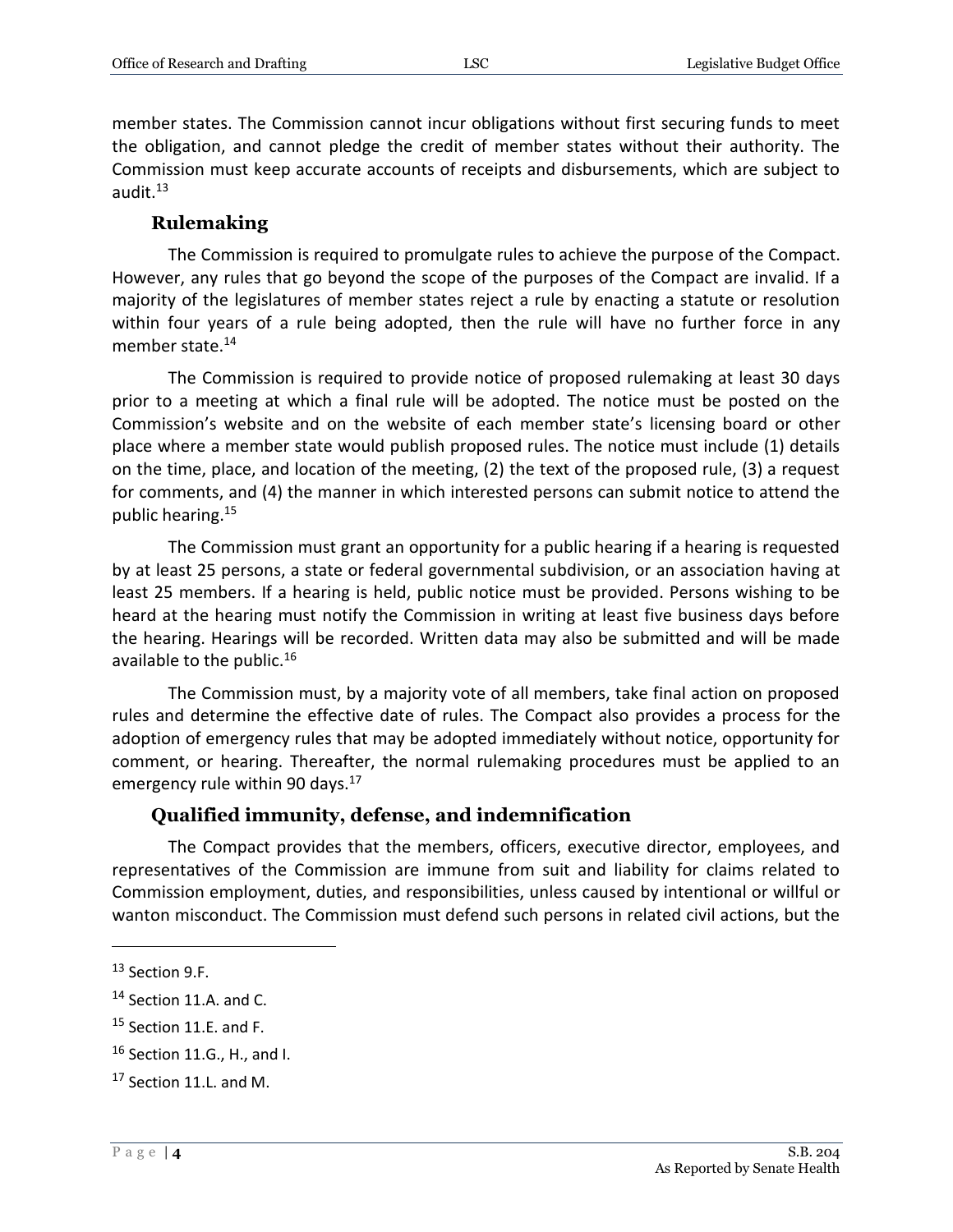person may retain their own counsel as well. The Commission must indemnify such persons for the amount of a related settlement or judgment. $18$ 

## **Data system**

The Commission must develop and operate a coordinated database and reporting system containing licensure, adverse action, and investigative information on all individuals licensed by member states.<sup>19</sup> Each member state must submit a uniform data set to the data system for each licensee, including:<sup>20</sup>

- 1. Identifying information;
- 2. Licensure data;
- 3. Adverse action;
- 4. Nonconfidential information related to alternative program participation;
- 5. License application denial information;
- 6. Significant investigative information;
- 7. Other information as specified in Commission rules.

The Commission must promptly notify all member states of adverse action against a licensee or license applicant. Adverse action information and investigative information is available to other member states. Member states may designate information provided to the data system as not to be shared with the public. $^{21}$ 

## **Privilege to practice**

Member states must grant the privilege to practice (i.e. provide a legal authorization to practice professional counseling that is equivalent to that of a license) to a licensee holding a valid unencumbered license in another member state.<sup>22</sup> A member state may charge a fee for granting the privilege to practice. $23$ 

To exercise the privilege to practice, a licensee must:<sup>24</sup>

1. Hold a license in the home state, which is the licensee's primary state of residence,<sup>25</sup> and the home state must be a member state;

- <sup>22</sup> Section 3.F.
- <sup>23</sup> Section 3.C.

<sup>&</sup>lt;sup>18</sup> Section 9.G.

<sup>&</sup>lt;sup>19</sup> Section 10.A.

<sup>&</sup>lt;sup>20</sup> Section 10.B.

 $21$  Section 10.C., D., and E.

<sup>24</sup> Section 4.A.

<sup>25</sup> Section 2.K.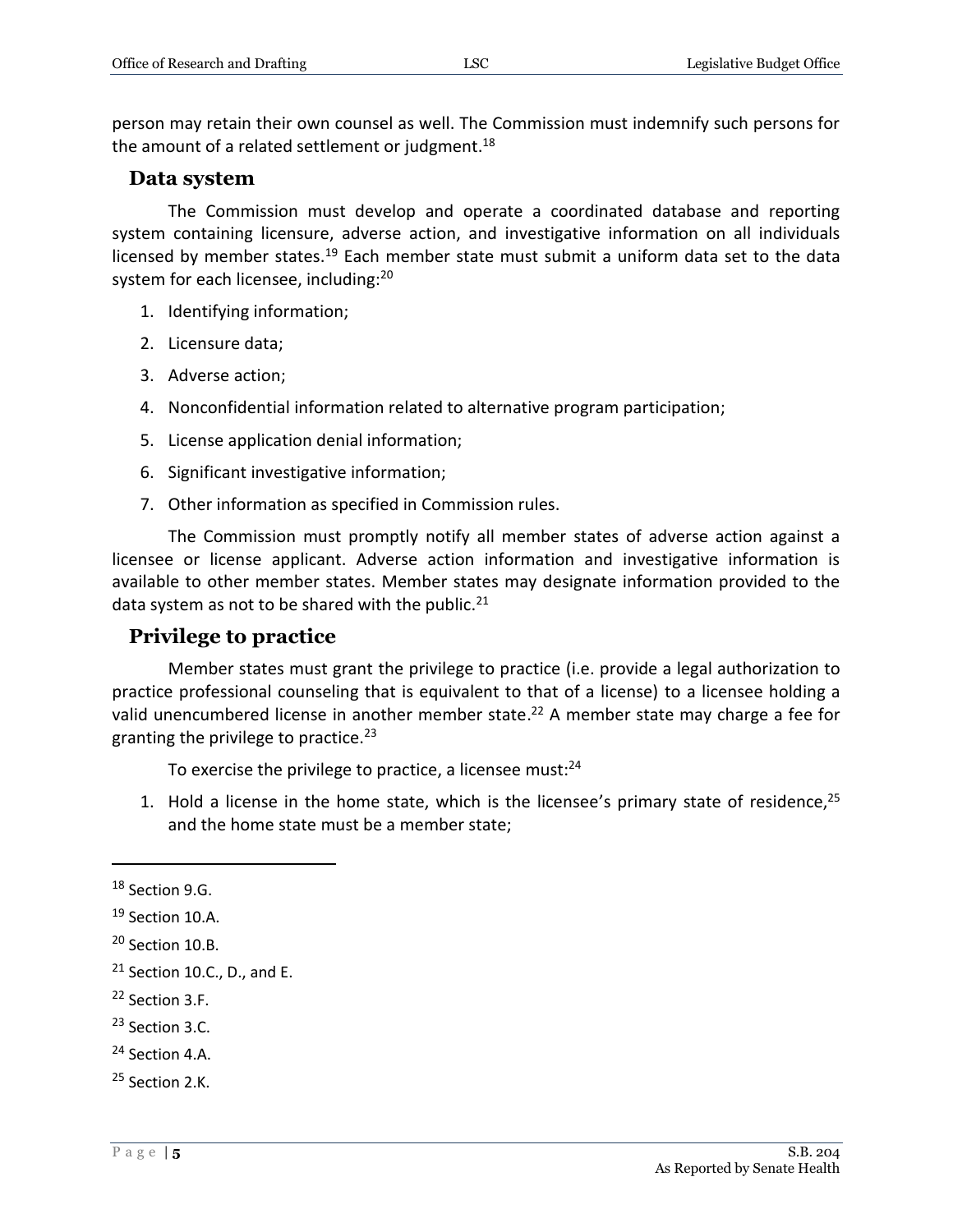- 2. Have a valid Social Security number or national practitioner identifier;
- 3. Be eligible for the privilege to practice by virtue of not having the licensee's privilege to practice removed by a remote state;
- 4. Not have an encumbrance or restriction against any license or privilege to practice within the prior two years;
- 5. Notify the Commission that the licensee is seeking the privilege to practice in a remote state or states;
- 6. Pay any applicable fees, including any state fee;
- 7. Meet home state continuing education requirements;
- 8. Meet any remote state jurisprudence requirements (assessments of an individual's knowledge of the laws and rules governing the practice of professional counseling in a particular state);<sup>26</sup>
- 9. Report to the Commission any adverse action, encumbrance, or restriction on a license taken by a nonmember state within 30 days of the action.

A licensee providing professional counseling services in a remote state under a privilege to practice must adhere to the laws and regulations, including scope of practice, of the remote state.<sup>27</sup> Such a licensee is subject to the remote state's regulatory authority. Except as discussed below, the privilege to practice is valid until the expiration of the home state license.<sup>28</sup>

A remote state may, in accordance with due process and that state's laws, remove a licensee's privilege to practice in the remote state for a specific period of time, impose fines, or take other necessary actions to protect the health and safety of citizens. If a home state license is encumbered, the licensee will lose the privilege to practice in any remote state until the home state license is unencumbered and the licensee has not had any encumbrances or restrictions against any license or privilege to practice within the previous two years. If a licensee's privilege to practice in a remote state is removed, the licensee may lose the privilege to practice in all other remote states until the period of time for which the privilege to practice was removed has ended, all fines have been paid, and the licensee has not had any encumbrance or restriction against a license or privilege to practice within the previous two years.<sup>29</sup>

#### **Privilege to practice telehealth**

Member states must recognize the right of a licensed professional counselor with a home state license to practice professional counseling in a member state via telehealth.

<sup>26</sup> Section 2.N.

<sup>&</sup>lt;sup>27</sup> Section 4.C. and 15.A.

<sup>&</sup>lt;sup>28</sup> Section 4.B.

<sup>29</sup> Section 4.D. through H.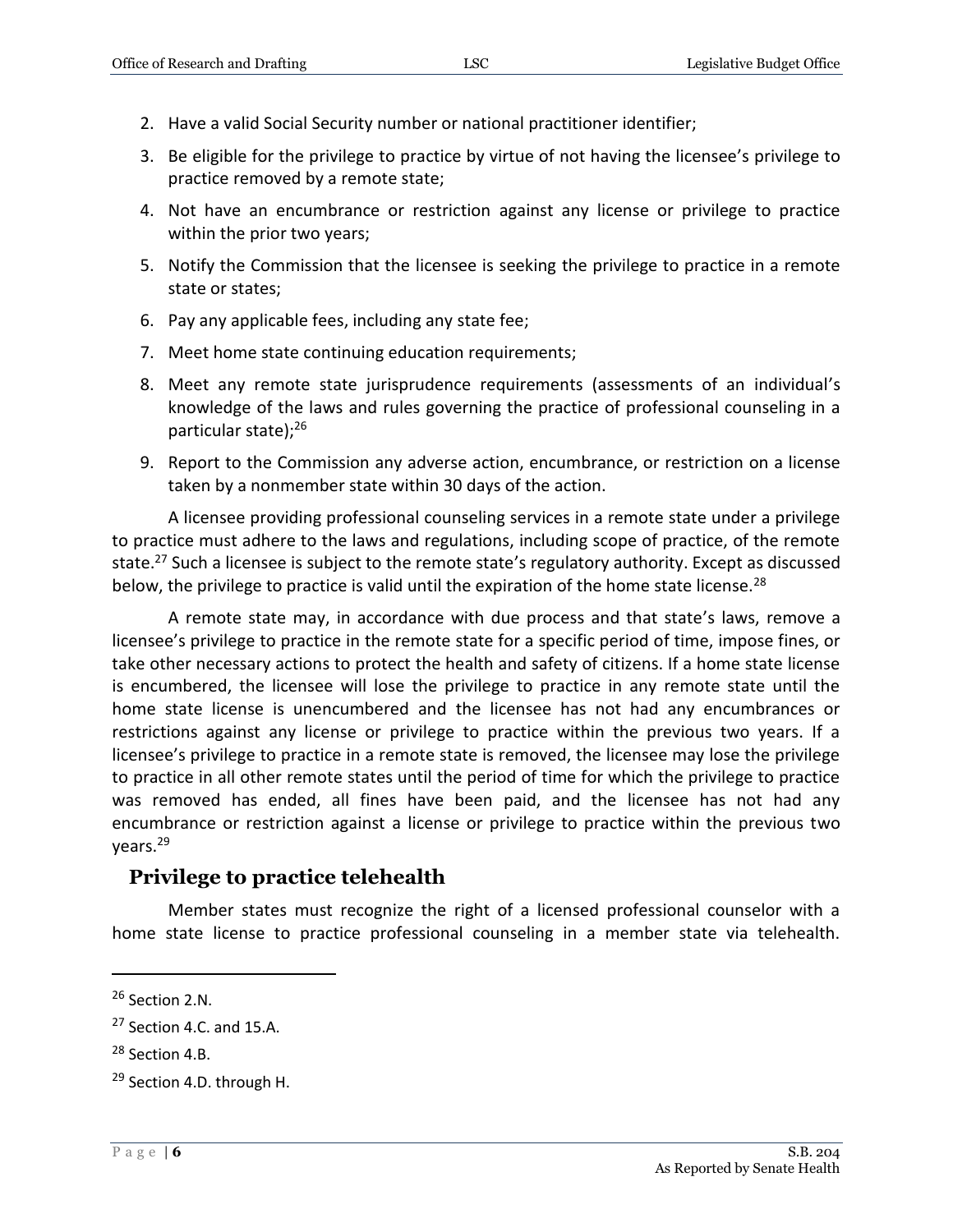Telehealth is defined in the bill as the application of telecommunication technology to deliver professional counseling services remotely to assess, diagnose, and treat behavioral health conditions.<sup>30</sup> A licensee practicing professional counseling in a remote state under the Compact must adhere to laws and regulations of the remote state. $31$ 

#### **Adverse actions**

The Compact provides that a remote state has the authority to take adverse action against a licensed professional counselor's privilege to practice within that state. Adverse actions are administrative, civil, equitable, or criminal actions permitted under state laws and imposed by a licensing board or other authority, such as revocation, suspension, probation, monitoring, imposition of limitations on practice, or other licensure encumbrances.<sup>32</sup> Subpoenas may be issued related to hearings and investigations.<sup>33</sup>

Only a home state can take adverse action against the license issued by the home state. A home state must give the same priority and effect to reported conduct from a member state as it would if the conduct occurred in the home state. If a licensee changes primary state of residence during the course of an investigation, the home state must complete the pending investigation. The administrator of the data system must promptly notify the new home state of any adverse actions.<sup>34</sup>

If adverse action is taken by a home state, the privilege to practice in all other member states is deactivated until all encumbrances have been removed from the home state license. All home state disciplinary orders must state that the licensee's privilege to practice is deactivated in all member states during the pendency of the order.<sup>35</sup>

The Compact also provides the following regarding adverse actions:<sup>36</sup>

- 1. Member states may recover from licensees costs of investigations if permitted by state law;
- 2. Member states may take adverse action based on factual findings of a remote state;
- 3. Member states may participate in joint investigations and must share information in furtherance of investigations initiated under the Compact;
- 4. Member states that take adverse action must promptly notify the administrator of the data system;

<sup>&</sup>lt;sup>30</sup> Section 2.Y.

<sup>&</sup>lt;sup>31</sup> Section 7.

<sup>32</sup> Section 2.B.

<sup>33</sup> Section 8.A.

<sup>&</sup>lt;sup>34</sup> Section 8.B. and C.

<sup>&</sup>lt;sup>35</sup> Section 8.G.

<sup>36</sup> Section 8.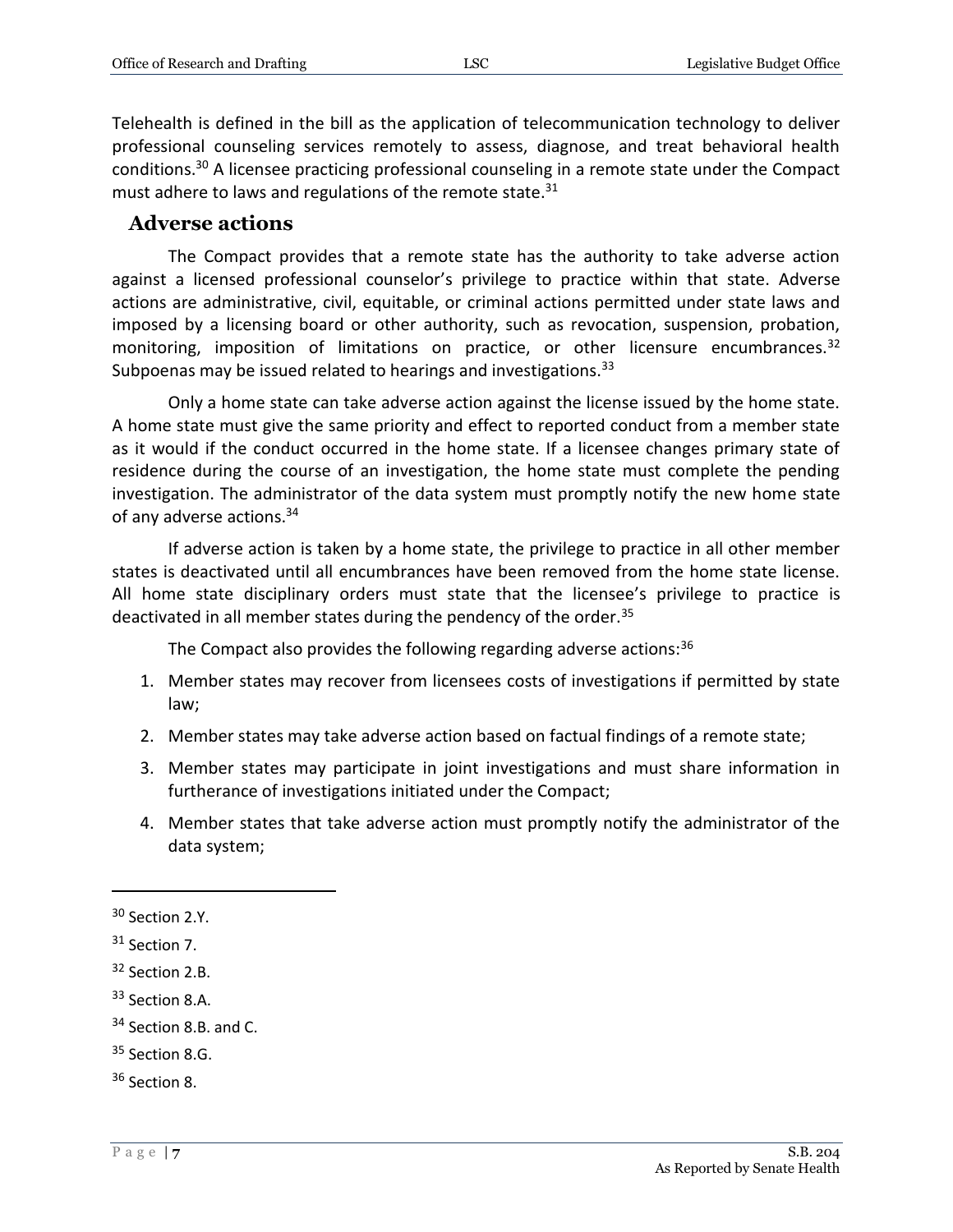5. Member states may permit participation in an alternative program, which is a nondisciplinary monitoring or practice remediation process,<sup>37</sup> in lieu of adverse action.

## **Obtaining a new home state license**

A licensed professional counselor may hold a home state license in only one member state at a time; however, the Compact does not interfere with a licensee's ability to hold a single state license in multiple states. The Compact does not affect member state requirements for issuance of single state licenses.<sup>38</sup> A single state license is a license issued by a member state that authorizes practice only within the issuing state and does not include a privilege to practice in any other member state.<sup>39</sup>

If a licensed professional counselor moves residences between two member states, the counselor must file an application for a new home state license, pay applicable fees, and notify the current and new home states. Upon receiving the application, the new home state must use the data system to verify the counselor meets eligibility criteria. The state need not conduct primary source verification, except criminal records checks (if applicable) and completion of any requisite jurisprudence requirements of the new home state. If the counselor cannot meet Compact criteria, the new home state may apply its requirements for issuing a single state license.<sup>40</sup>

## **Active duty military personnel and spouses**

Active duty military personnel or their spouse must designate a home state where the individual has a current license in good standing. The individual may retain the home state designation while the service member is on active duty.<sup>41</sup>

## **Commission oversight, dispute resolution, and enforcement**

The Compact provides that the executive, legislative, and judicial branches of government for each state must enforce the Compact and take necessary actions to effectuate its purpose and intent. Additionally, the Commission may initiate legal proceedings to enforce compliance with the Compact. The Compact and its rules are to have standing as statutory  $law.<sup>42</sup>$ 

If the Commission determines that a member state has defaulted under the Compact, the Commission is required to provide written notice to that state and all member states, as well as provide remedial training and assistance. If a defaulting state fails to cure the default, that state may be terminated from the Compact by a majority vote of all member states. The

- <sup>39</sup> Section 2.W.
- <sup>40</sup> Section 5.B.
- <sup>41</sup> Section 6.

<sup>&</sup>lt;sup>37</sup> Section 2.C.

<sup>&</sup>lt;sup>38</sup> Section 5.A. and D.

<sup>42</sup> Section 12.A. and I.